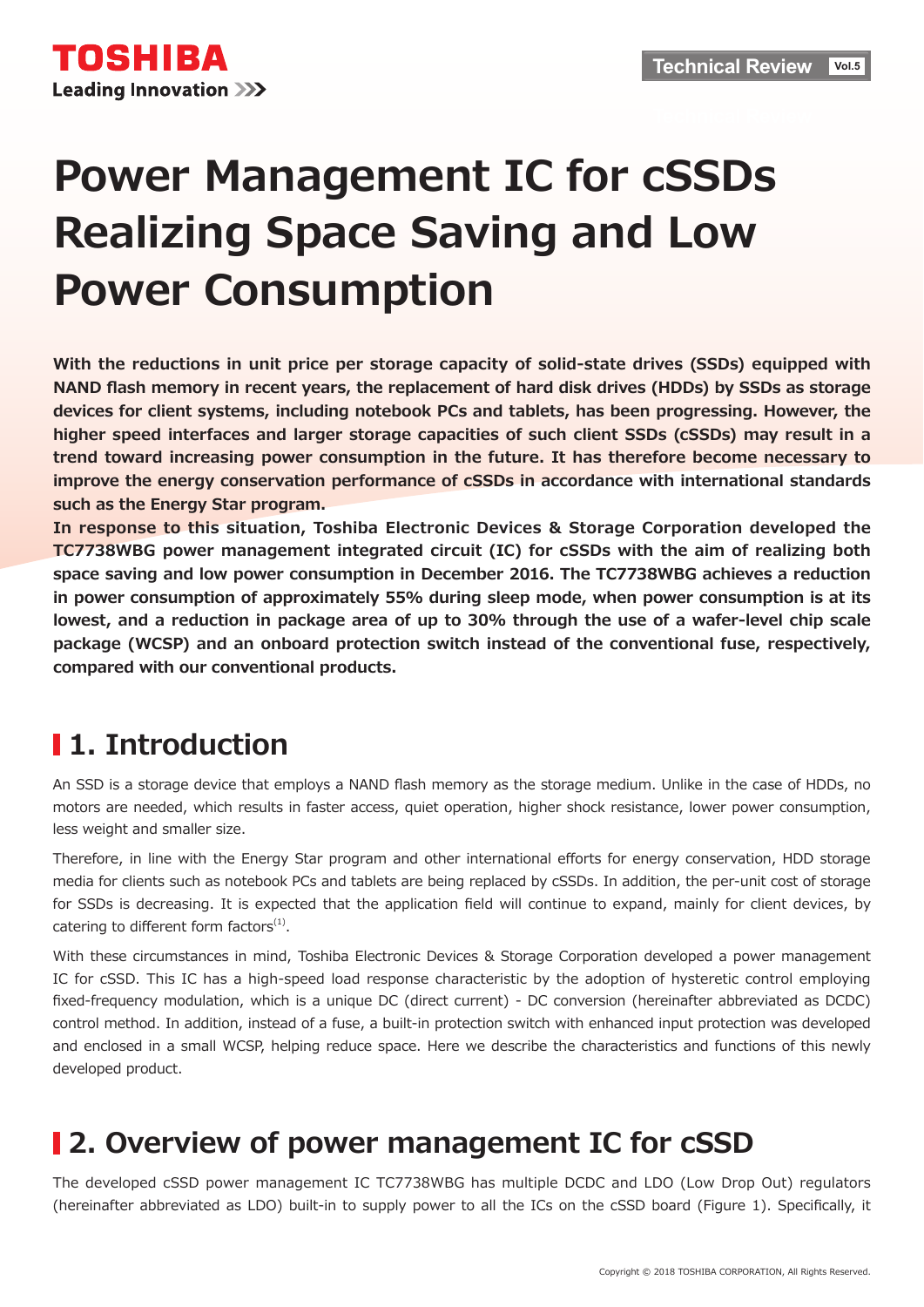contains six DCDC units and two LDO regulators. The DCDC supplies power to the core - IO (Input Output) of the NAND flash memory, the DRAM's core - IO, and the multiple blocks of the SoC (System on a Chip). The two LDOs supply power to the temperature sensor IC and the level shifters of the cSSD interfaces, as well as to other sections. In addition, the input protection switch, which was traditionally located on the power supply's input line on the cSSD board, is integrated as a protection switch IC. By adopting this configuration, the supply line from the input connector to each block is simplified, power losses due to wiring are reduced, and power consumption is reduced by combining the separately generated reference voltages into one common reference.



(Figure 1) : Block diagram of TC7738WBG IC for cSSDs

### **13. Main features of the power management IC for cSSDs**

The power management IC used for cSSD needs to save space and reduce power consumption. Also, cSSDs powered from host devices by different manufacturers, such as notebook PCs, must operate safely regardless of the type of power supply. In order to satisfy these market demands, the following techniques are used for the TC7738WBG.

#### **3.1 Built-in protection switch to reduce power consumption and improve** safety functions

Electronic devices have fuses inserted in the input power section in order to prevent fires due to overcurrent from shorts etc. The cSSD is modularized, thus requiring fuses in its power input sections. On the other hand, multiple DCDCs are used in a cSSD, with bypass capacitors placed at the input of each DCDC in order to operate them stably. The total capacitances exceed several tens of  $\mu$  F, and there is the risk that a fuse may blow because of the inrush current generated at the time of power ON. Traditionally, an input protection switch IC that performs both the fuse function and the inrush current suppression function is used instead of a fuse.

We have integrated the power management IC with this input protection switch IC and DCDC and built the input protection function as a protection switch. As a result, in sleep mode where the lowest power consumption is required by the cSSD, by unifying the reference voltage generation circuit and the power supply circuits of the internal sections that previously existed separately, the power consumption has been reduced by about 55% compared to traditional implementations. In addition, since the operating states of the protection switch and the power management IC can be managed together, it is possible to stop the protection switch when entering an abnormal state and to reduce the power consumption while safely maintaining the stopped state.

### **3.2 Space saving by DCDC control using fixed-frequency-modulation control hysteretic**

Various control methods such as current control, voltage control and hysteretic control exist for the DCDC control, but in order to realize space saving, we developed a unique method of hysteretic control using fixed-frequency modulation  $(Figure 2)$ .

For the power management IC, since the wiring layout in the chip directly leads to power loss, an optimized arrangement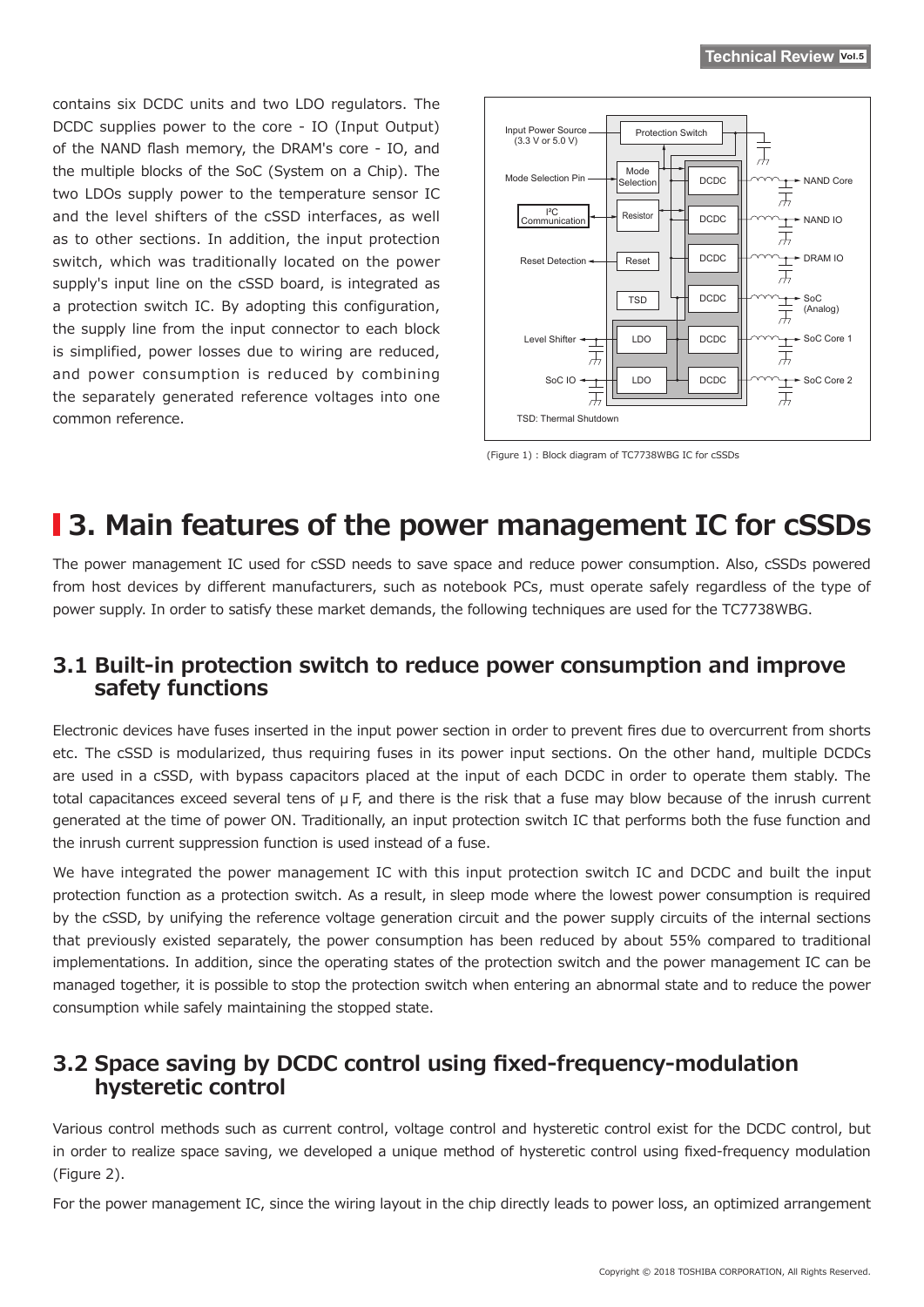of the elements in the chip is required, but using this method, the circuit can be constructed with a smaller number of elements than with other methods. Since the degree of freedom of the layout inside the chip increases, the losses due to unnecessary wiring are reduced.

Also, because the output ripple voltage is small, it is possible to select a capacitor with low capacitance for the output capacitor. For example, when compared with the conventional current control, equivalent load response characteristics can be obtained with the capacitance reduced to about 50%. This leads to miniaturization of external parts.

#### **3.3 Miniaturization by adopting WCSP**

M.2 is the most common compact form factor for cSSDs, for which the type 2280 (substrate size: 22 80 mm) is often used. In order to realize high-speed and large capacity while maintaining this size, it is necessary to reduce the total number of parts while also miniaturizing these parts. We adopted WCSP to satisfy this requirement.

Lead Package) is generally used in view of its excellent For the power management IC, OFN (Quad Flat Nonheat dissipation properties and availability in small sizes and weights, but by adopting WCSP, the effective area is reduced by 30% (Figure 3).

In addition, although the chip and the pads are connected by bonding wires for QFN, in the case of WCSP the Cu (copper) wiring is connected with the Cu post, thereby decreasing the effective ON resistance of the driver element and the dissipation loss (Figure 4). By reducing this loss, the amount of heat generated decreases and makes up for the increase in heat dissipation due to the package shape of WCSP.









(Figure 3) : Comparison of size of quad flat non-leaded (QFN) and WCSP packages

(Figure 4) : Cross-sectional outline of OFN and WCSP packages

### **14. Future Developments**

Since the cSSD will continue to improve with higher-speed interfaces and larger storage capacities, the power management IC will need to further save space and lower power consumption. Along with the miniaturization of the IC itself, it is necessary to reduce power consumption, improve response speed, and miniaturize external parts by improving the DCDC control methods.

Also, along with the space saving, the risk of destruction such as by shorting will increase, and so it will be necessary to put in place appropriate safety functions, including short protections.